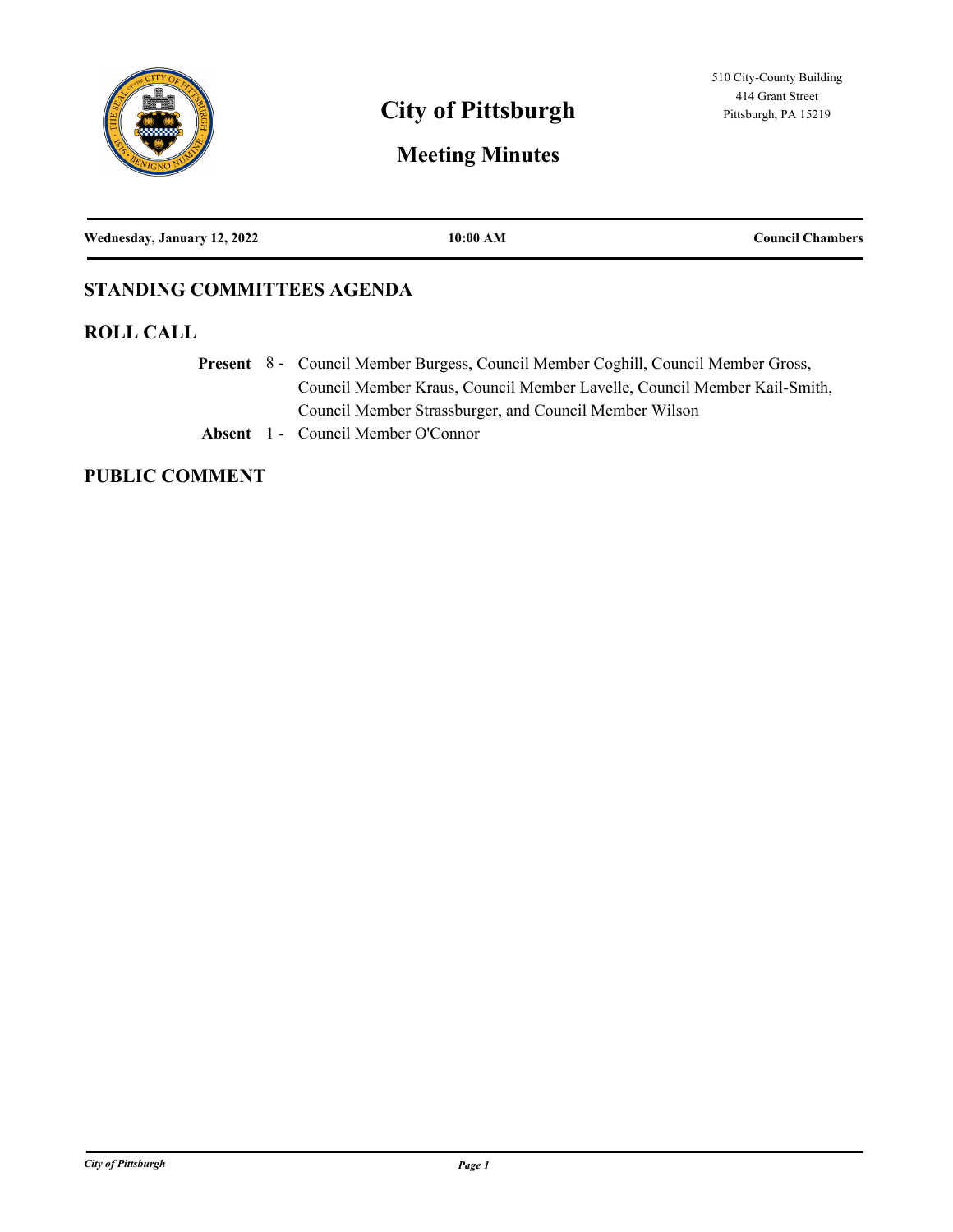#### **INVOICES**

#### **INVOICES FOR COUNCIL APPROVAL**

**The following departmental invoices not covered under a contract with the City shall be paid by the City Controller after the invoices have been approved by City Council at the January 12th Standing Committees meeting. A completed standard form detailing the expenditures is attached to all of the below listed invoices. No payments will be made to any of the below listed vendors prior the approval of City Council.**

**CITY COUNCIL**

**Brillman, Laura – intern (Dist. 8) 216.00**

**Café' 412 – food for Council swearing in 1,526.85**

**Municipal Code – electronic update pages 7,752.00**

**North Eastern Uniforms – staff jacket (Dist. 5) 72.00**

**S&S Candy – candy for community events (Dist. 2) 438.48**

**Sonitrol of Pittsburgh – annual software support & monitoring 740.00**

**Spectra Associates – custom minute books 3,818.00**

**Wallace Floral – funeral flowers 238.56**

**Wilson, Denise – reimb/supplies 11.56**

**A motion was made that this matter be Approved. The motion carried.**

#### **INTRA DEPARTMENTAL TRANSFERS**

**NONE**

#### **P-CARD APPROVALS**

**NONE**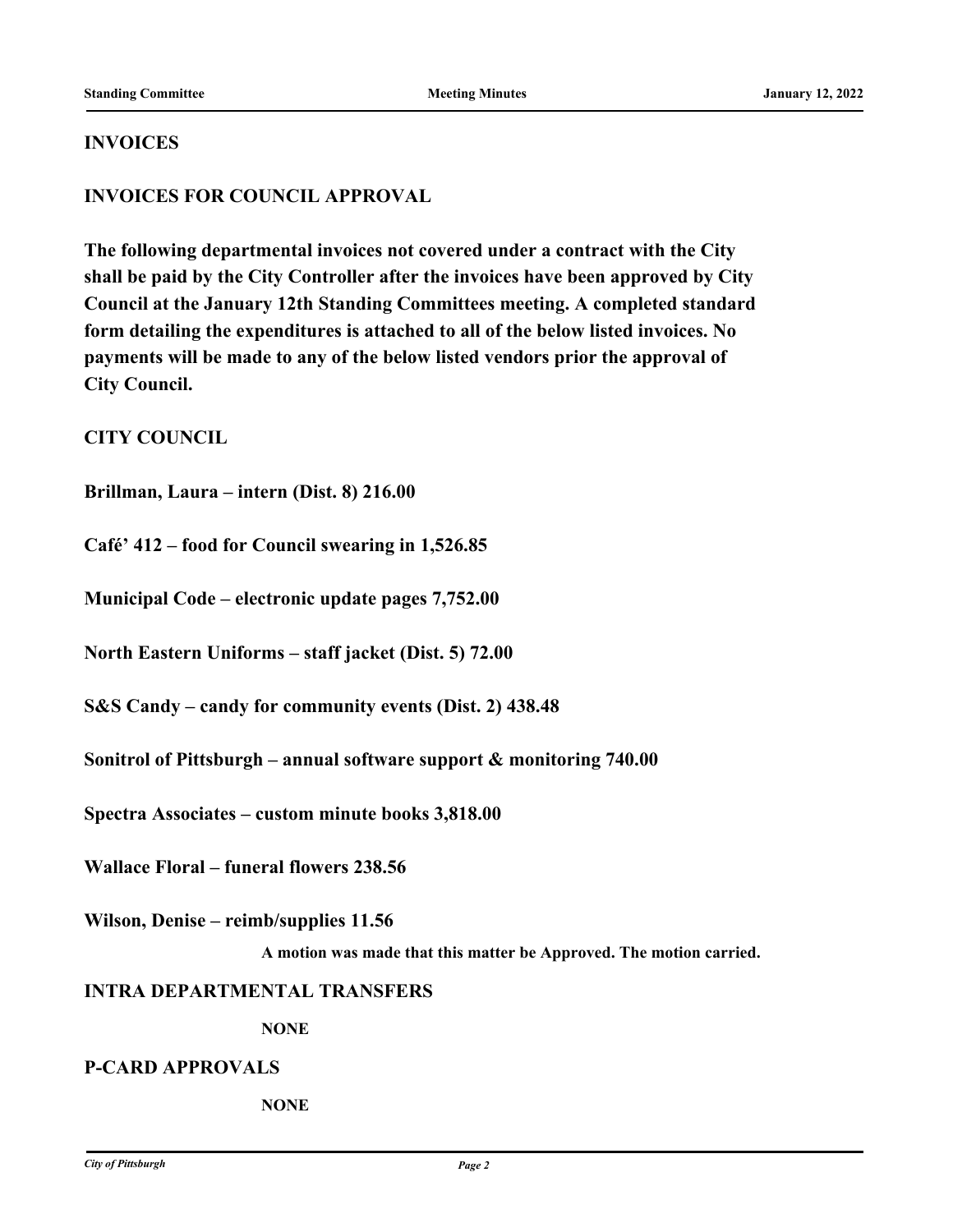#### **PUBLIC WORKS COMMITTEE, MR. COGHILL, CHAIR**

#### **NEW PAPERS**

[2022-0007](http://pittsburgh.legistar.com/gateway.aspx?m=l&id=/matter.aspx?key=27297) Resolution authorizing the Mayor and the Director of the Department of Public Works, on behalf of the City of Pittsburgh to enter into an agreement or agreements with the Housing Authority of Pittsburgh ("HACP").

#### **A motion was made that this matter be Affirmatively Recommended. The motion carried.**

Enactment No: 5

# **LAND USE AND ECONOMIC DEVELOPMENT COMMITTEE, MR. WILSON, CHAIR**

## **DEFERRED PAPERS**

[2021-2122](http://pittsburgh.legistar.com/gateway.aspx?m=l&id=/matter.aspx?key=27011) Resolution approving a new Institutional Master Plan under the Pittsburgh Code, Title Nine, Zoning, Article II, Chapter 905, Section 905.03.D and Article VII, Chapter 922, Section 922.12.G for Duquesne University entitled "Duquesne University Institutional Master Plan" dated September 2021 on property currently zoned EMI, Educational/Medical Institution District, 1st Ward, Council District No. 6. *(Public Hearing held 1/6/2022)* **A motion was made that this matter be Affirmatively Recommended. The motion carried.** Enactment No: 2 [2021-2123](http://pittsburgh.legistar.com/gateway.aspx?m=l&id=/matter.aspx?key=27012) Ordinance amending the Pittsburgh Code, Title Nine, Zoning, Article I, Section 902.03 Zoning Map, by changing from Uptown Public Realm, Subdistrict A (UPR-A) to Educational/Medical Institution (EMI), a certain property at 1323 Forbes Avenue, Block Number 1-L, lot number 42, in the Allegheny County Block and Lot System. A portion of the parcel is currently zoned Uptown Public Realm, Subdistrict A (UPR-A). *(Public Hearing held 1/6/2022)* **A motion was made that this matter be Affirmatively Recommended. The motion carried.**

Enactment No: 1

#### **NEW PAPERS**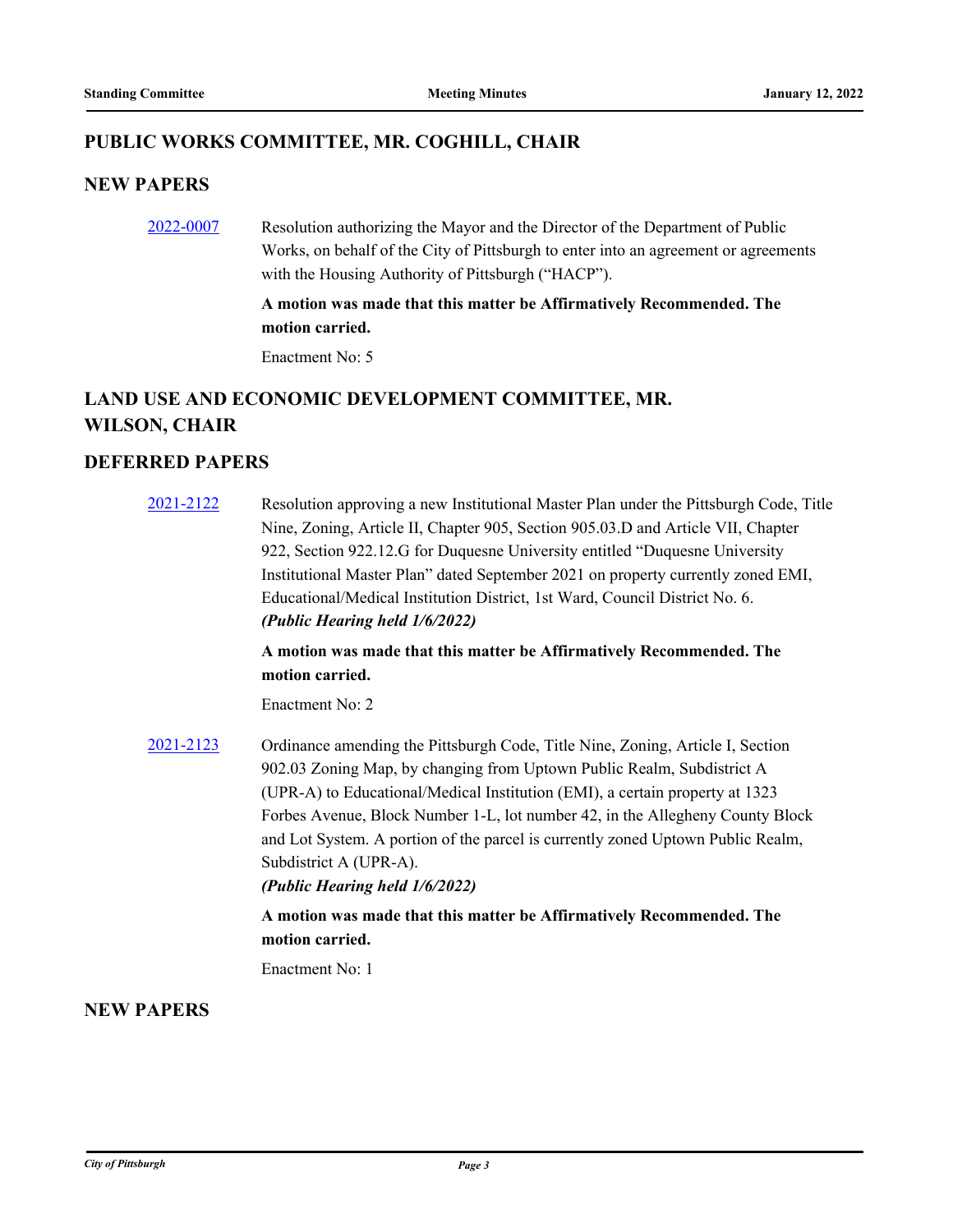[2022-0012](http://pittsburgh.legistar.com/gateway.aspx?m=l&id=/matter.aspx?key=27302) Ordinance amending and supplementing the City Code at Title Six: Conduct, Article I: Regulated Rights and Actions, by adding a new Chapter 610 entitled "Prohibition on Use of Certain Bags and Checkout Bag Charge," to permit the use of only certain bags by retail establishments at the point of sale or for a delivery; and establishing a charge, payable by the customer to the establishment, for the provision of other types of bags; all under certain terms and conditions.

> SPONSOR /S: COUNCIL MEMBER STRASSBURGER, COUNCIL MEMBER KRAUS, COUNCIL MEMBER O'CONNOR AND COUNCIL MEMBER WILSON

**A motion was made that this matter be Held in the Committee on Land Use and Economic Development, due back by 2/2/2022. The motion carried.**

#### **URBAN RECREATION COMMITTEE, REV. BURGESS, CHAIR**

#### **NEW PAPERS**

| 2022-0005 | Resolution authorizing the Director of the Department of Parks and Recreation,<br>and/or the Director of the Department of Public Safety and Director of the Office and<br>Management and Budget to enter into agreements in individual amounts of Ten<br>Thousand Dollars (\$10,000.00) or less with performers, instructors, artists, referees,<br>and persons with specialized skills in connection with the Departments' recreational<br>and instructional programs and special events services. |
|-----------|------------------------------------------------------------------------------------------------------------------------------------------------------------------------------------------------------------------------------------------------------------------------------------------------------------------------------------------------------------------------------------------------------------------------------------------------------------------------------------------------------|
|           | A motion was made that this matter be Affirmatively Recommended. The<br>motion carried.                                                                                                                                                                                                                                                                                                                                                                                                              |
|           | Enactment No: 3                                                                                                                                                                                                                                                                                                                                                                                                                                                                                      |
| 2022-0006 | Resolution providing for an Agreement or Agreements, Lease(s) and/or License<br>Agreement(s) for the use of certain property for senior facilities for the provision of<br>center services to seniors in an amount not to exceed Fifteen Thousand, Two<br>Hundred Dollars (\$15,200.00), chargeable to and payable from the Senior Citizen<br>Program Trust Fund in the Department of Parks and Recreation.                                                                                          |
|           | A motion was made that this matter be Affirmatively Recommended. The<br>motion carried.                                                                                                                                                                                                                                                                                                                                                                                                              |

Enactment No: 4

#### **INTERGOVERNMENTAL AFFAIRS COMMITTEE, MS. GROSS, CHAIR**

#### **NEW PAPERS**